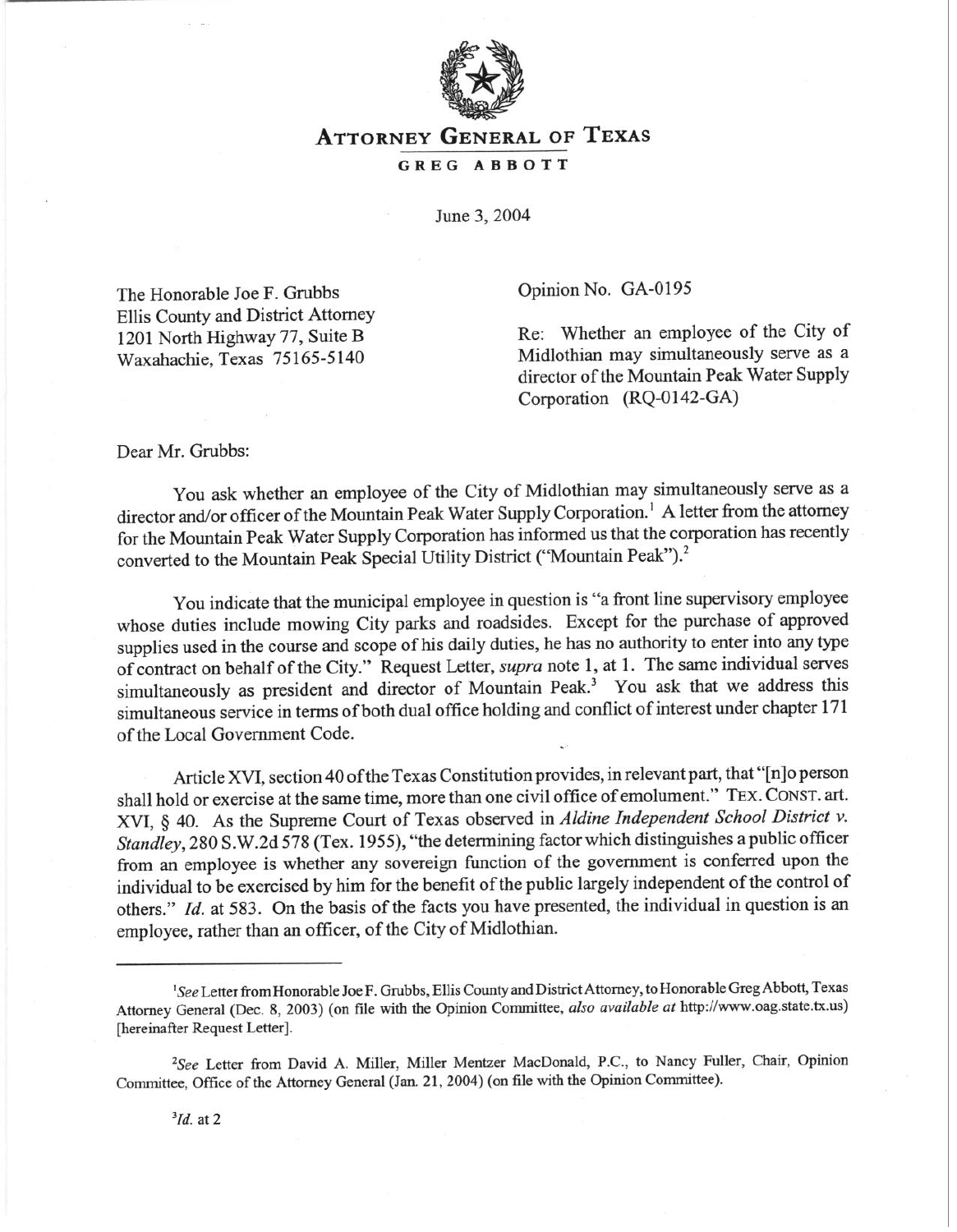Dual office holding also encompasses the common-law doctrine of incompatibility, which has three aspects: self-appointment, self-employment, and conflicting loyalties. See Tex. Att'y Gen. Op. No. GA-0127 (2003) at 2. Self-appointment does not apply in this case because the individual, as a municipal employee, does not appoint the directors of Mountain Peak nor, as a director of Mountain Peak, does he appoint employees of the City of Midlothian. Neither is self-employment incompatibility applicable because, as a municipal employee, he is not employed by Mountain Peak. Conflicting loyalties incompatibility requires that both positions constitute "offices." See Tex. Att'y Gen. Op. No. JM-1266 (1990) at 4; see *also* Tex. Att'y Gen. LO-96-148, at 2. Because we have determined that, as amunicipal employee, the individual does not hold an office, conflicting loyalties do not arise.

We must also consider chapter 171 of the Local Government Code, which relates to conflicts of interest. Section 171.004 thereof requires, *inter alia*, that, "[i]f a local public official has a substantial interest in a business entity . . . the official shall file, before a vote or decision on any matter involving the business entity . . . an affidavit stating the nature and extent of the interest and shall abstain from further participation in the matter," if "the action on the matter will have a special economic effect on the business entity that is distinguishable from the effect on the public." **TEX.**  Loc. Gov'T CODE ANN. § 171.004(a)(1) (Vernon 1999). "Local public official" includes "a member of the governing body or another officer. . . of any district . . . county, municipality, precinct, central appraisal district, transit authority or district, or other local governmental entity who exercises responsibilities beyond those that are advisory in nature. " *Id.* § 171.001(l). A director of a special utility district, such as Mountain Peak, is clearly a local public official for purposes of section 171 .OOl of the Local Government Code. As an employee of the City of Midlothian, however, the individual in question is of course not a local public official.

It is undisputed that the City of Midlothian has, in the past, contracted to sell water to Mountain Peak, and that it is likely to do so in the future. See Request Letter, *supra* note 1, at 2. As a director of Mountain Peak, the person in question must, under chapter 171 of the Local Government Code, disclose any interest he might have in any business entity. The term "business entity' is defined as "a sole proprietorship, partnership, firm, corporation, holding company, jointstock company, receivership, trust, or any other entity recognized by law." TEX. LOC. GOV'T CODE ANN. § 171.001(2) (Vernon 1999). In Attorney General Opinion DM-267, this office concluded that a city is not a business entity for purposes of chapter 171 of the Local Government Code. See Tex. Att'y Gen. Op. No. DM-267 (1993) at 2. Rather, it is "[a] political entity or subdivision for local governmental purposes." *Id.* (quoting **BLACK'S LAW DICTIONARY 244** (6th ed. 1990)). More recently, relying on Opinion DM-267, we said that a school district is not a business entity under the terms of chapter 171. See Tex. Att'y Gen. Op. No. GA-0031 (2003) at 2; see also Tex. Att'y Gen. Op. No. JM-852 (1988) (state university is not a business entity as defined in section 171.001(2) of the Local Government Code).

Accordingly, we conclude that a director and/or officer of the entity formerly known as the Mountain Peak Water Supply Corporation, and now designated as the Mountain Peak Special Utility District, is not required by section 171.004 to disclose his interest in and abstain from voting on matters involving the City of Midlothian, which he serves as an employee.